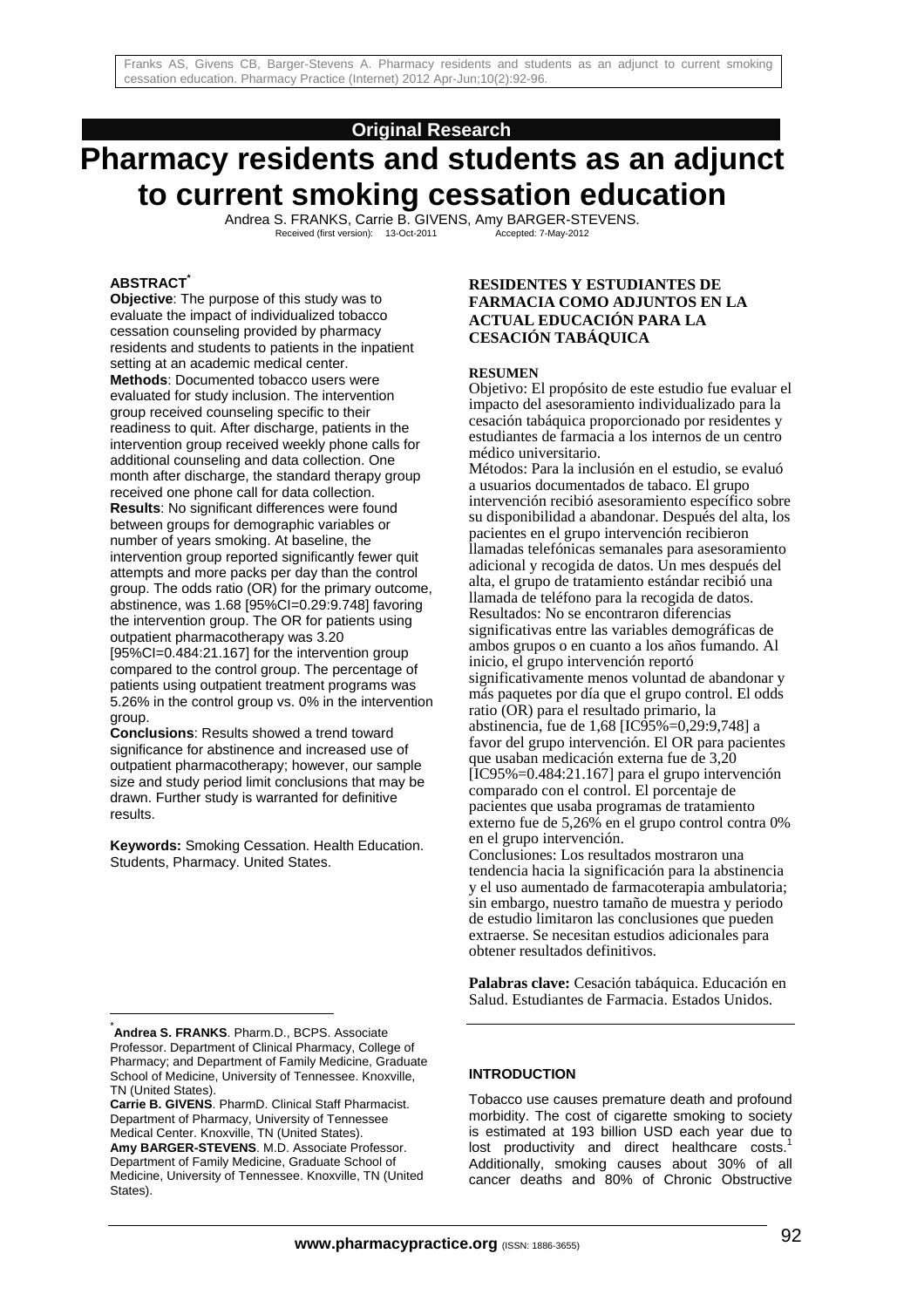Pulmonary Disease (COPD) deaths.<sup>1</sup> Smoking is such a costly problem that it is a focus of many<br>government sponsored programs. Smoking sponsored programs. Smoking cessation education is mandated by the Joint Commission for certain disease states when a patient is admitted to the hospital. $^2$  It is also a goal for Healthy People 2020 to decrease the cigarette smoking percentage to 12% by 2020.

Recent literature describes the use of pharmacists and student pharmacists to educate inpatients about smoking cessation to fulfill Joint Commission requirements and to help patients achieve smoking cessation long term.4,5 The Transtheoretical Model of Change describes states of behavioral change.<sup>6-8</sup> Based on this model, patients should be counseled differently depending on their quit stage to make counseling effective. $6-8}$  For example, a patient may be unwilling to listen to counseling on how to quit if he is not even willing to consider quitting at that point. Moving a patient forward in their stage of change is considered an important step to long term behavioral change.

Currently the respiratory therapy department at our institution provides education in the form of an information packet with general information about the consequences of cigarette use and strategies for smoking cessation. The purpose of this study was to evaluate the impact of individualized tobacco cessation counseling provided by pharmacy residents and students compared to the standard of care for patients in the inpatient setting at an academic medical center.

## **METHODS**

## Design, Setting, and Population

This was a prospective, non-randomized, cohort study approved by the University of Tennessee Graduate School of Medicine Institutional Review Board. The study population included patients who identified themselves as being either current cigarette smokers or as a smoker within the last year. Recruitment for the study was from January 1 through February 28, 2010. Patients were first screened for inclusion and exclusion criteria. To be included patients had to be 18 or older, English speakers, and admitted to the Family or Internal Medicine teaching services at the University of Tennessee Medical Center. Patients were excluded if they were admitted to the intensive care unit, had suspected or confirmed tuberculosis, were mentally incapacitated, or were receiving only comfort measures.

## Study Procedures

Individuals who met inclusion and exclusion criteria were interviewed and medical records were reviewed to obtain demographic data (age, sex, race, level of education). During the interview, selfreported smoking history (how long he/she smoked, how many packs per day, previous quit attempts) were obtained, and the patient was staged according to the Transtheoretical Model of Change.<sup>7,8</sup> The Fagerström test for nicotine dependence was also administered to each

subject.<sup>9</sup> Patients admitted to the control group, the Internal Medicine service, received no additional education. Patients admitted to the intervention group, the Family Medicine service, received individualized counseling by pharmacy students and residents on tobacco cessation strategies and pharmacologic interventions and were provided with an outpatient cessation program referral. Outpatient programs for referral included the telephone quit line which is free for Tennessee residents at 1-800- QUIT-NOW or the Freedom from Smoking program offered by the American Lung Association at the University of Tennessee Medical Center. The smoking cessation class required a small deposit which was refunded upon completion of the curriculum regardless of smoking status making this a free resource as well.

Prior to providing counseling, students and residents were educated about smoking cessation and cessation strategies by a pharmacist faculty member who had completed the Rx for Change® program.<sup>7</sup> Therapy was individualized based on each patient's quit stage assessed using the Ask, Advise, Assess, Assist, and Arrange system recommended in the current clinical practice guidelines<sup>8</sup> and materials from the Rx for Change® program.<sup>7</sup> Educational handouts and worksheets from Rx for Change® focused counseling on areas appropriate to a patient's quit stage (Table 1). These interventions were provided in addition to the informational packet provided by respiratory therapy, the current standard of care. Patients on Internal Medicine service were the control group receiving only the standard education provided by respiratory therapy staff. In addition, all patients had access to educational videos while in the hospital.

The pharmacy students, preceptor, and resident attempted four weekly follow-up telephone calls to each intervention patient. Data collected during those calls included self-reported smoking cessation status, participation in an outpatient treatment program, quit stage, counseling by another healthcare provider, and pharmacologic therapy being used. The follow-up calls also allowed for further counseling including relapse prevention strategies, discussion of medication use, and encouragement. For non-intervention patients, the same data was recorded, but those patients received only one follow-up call approximately four weeks after discharge. If patients could not be reached by phone after 5 attempts at different times of the day, they were excluded from data collection.

After four weeks, a comparison was made between the two groups for rates of self-reported smoking cessation, participation in an outpatient cessation program, receiving counseling from another healthcare provider, change in quit stage, and use

| 6,7,8<br>Table 1: Definitions of Quit Stages |                                     |  |  |  |  |
|----------------------------------------------|-------------------------------------|--|--|--|--|
| Stage 1:<br>Precontemplative                 | Not ready to quit within 30 days    |  |  |  |  |
| Stage 2:<br>Contemplative                    | Ready to quit within 30 days        |  |  |  |  |
| Stage 3:                                     | quitter within the last 6<br>Recent |  |  |  |  |
| Action                                       | months                              |  |  |  |  |
| Stage 4:                                     | Former smoker who quit six months   |  |  |  |  |
| Maintenance                                  | to one year ago                     |  |  |  |  |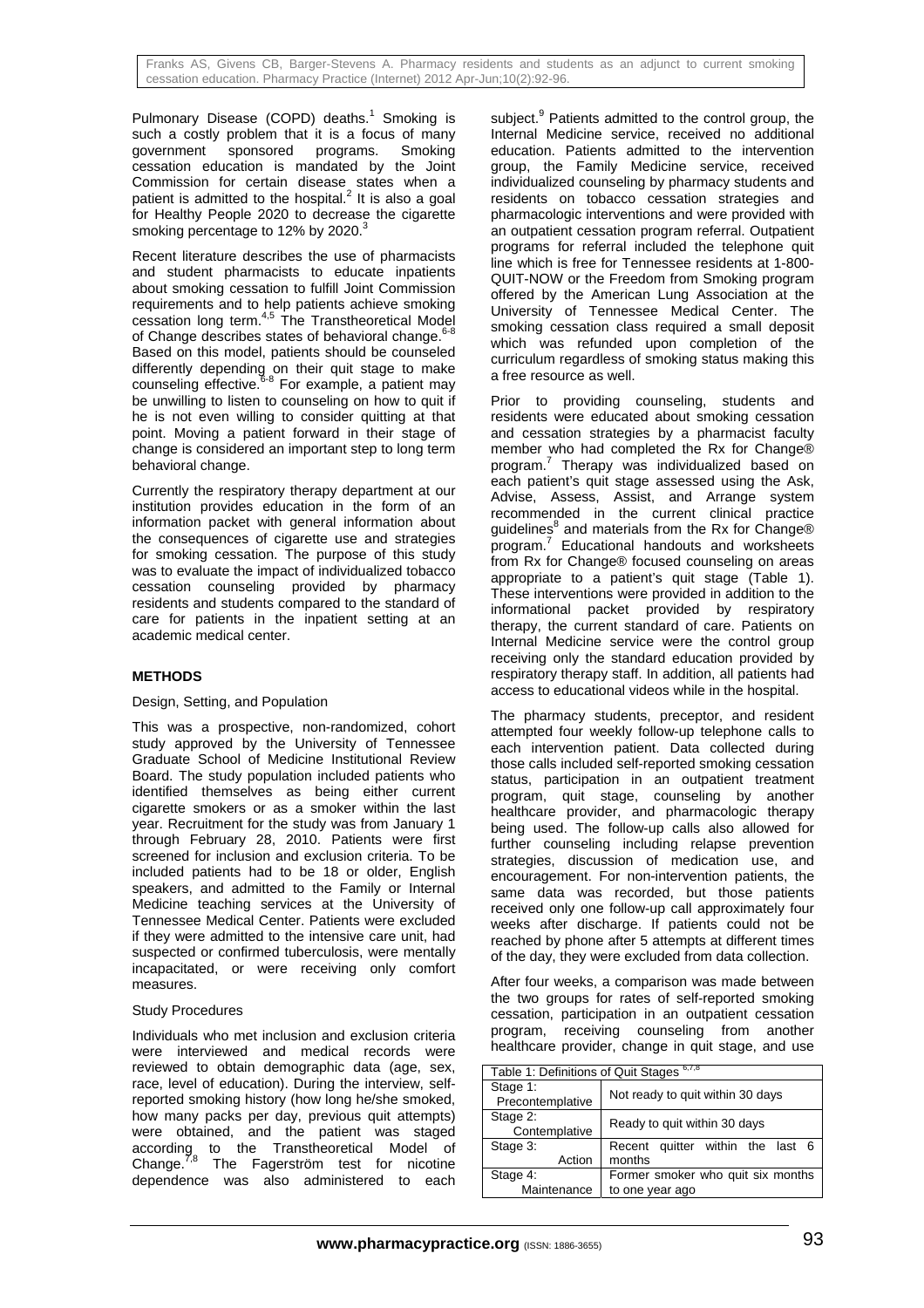

Figure 1 Patient Recruitment and Exclusion

of pharmacotherapy. These criteria were used to assess whether utilizing pharmacy residents and students to provide individualized counseling and medication education is effective as an adjunct to standard therapy.

#### Data Analysis

The alpha value for all statistical tests was established as 0.05. The demographics of age, years as a smoker, Fagerström score, and packs per day were compared using independent samples t-test. Previous quit attempts were compared between groups using the Mann-Whitney U test due to the violation of Levene's test for homogeneity of variances when using the independent samples ttest. Pearson chi squared analysis was used to compare sex and education, and the Fisher's exact test was used to determine if race was equitably distributed between the two groups. The Fisher's exact test was needed due to the sample size of one of the populations being less than five. Odds ratios with 95% confidence intervals were used to compare groups for abstinence and use of pharmacotherapy. The evaluation of quit stage change, utilization of an outpatient treatment program, and provision of counseling by another healthcare professional was a comparison of percentages between groups.

## **RESULTS**

Initially, we screened 118 patients from both the

intervention and control groups. We obtained informed consent for 26 control group patients and 13 intervention group patients. Due to the study design, we could only evaluate the results on a per protocol basis and not intention to treat. Follow up data was available for 19 control group patients and 8 intervention group patients (See Patient Recruitment and Exclusion flowsheet, figure 1). No significant differences were found between the intervention and control groups for age, sex, race, education, number of years smoking, or Fagerström score (Tables 2 and 3). At baseline, there were significantly fewer quit attempts and greater packs per day smoked in the intervention group.

For the primary objective, continuation of cessation, the odds ratio was 1.68 [95%CI=0.290:9.748] favoring the intervention group (23% vs. 19%).

The odds ratio for the secondary objective of using outpatient pharmacotherapy was 3.20 [95%CI=0.484:21.167] again favoring the intervention group (23% vs. 12%). However, no statistical significance can be inferred. One of the 19 patients available for follow up in control group (5.26%) and zero from the intervention group reported participation in an outpatient cessation program. One patient from the control group received counseling from another healthcare provider after discharge.

When change in quit stage was evaluated, 36.8% control patients vs. 0% intervention patients regressed in quit stage, 36.8% control patients vs.

| Table 2: Demographic Data                                                                                          |                                |                  |                     |                  |         |  |
|--------------------------------------------------------------------------------------------------------------------|--------------------------------|------------------|---------------------|------------------|---------|--|
| Age (years) mean                                                                                                   | Intervention Group<br>$n = 13$ |                  | Control<br>$n = 26$ |                  | P-value |  |
|                                                                                                                    | $53.6$ (SD=12.3)               |                  | $51.8$ (SD=13.8)    |                  | 0.705   |  |
| Race                                                                                                               | Caucasian                      | African American | Caucasian           | African American | 0.439   |  |
|                                                                                                                    | 13                             |                  | 21                  |                  |         |  |
| Sex                                                                                                                | Male                           | Female           | Male                | Female           |         |  |
|                                                                                                                    | 6                              |                  |                     | 14               |         |  |
| Age was calculated using the independent samples t-test. Race was evaluated using the Fisher's exact test. Pearson |                                |                  |                     |                  |         |  |
| chi squared analysis was used to evaluate sex and education.                                                       |                                |                  |                     |                  |         |  |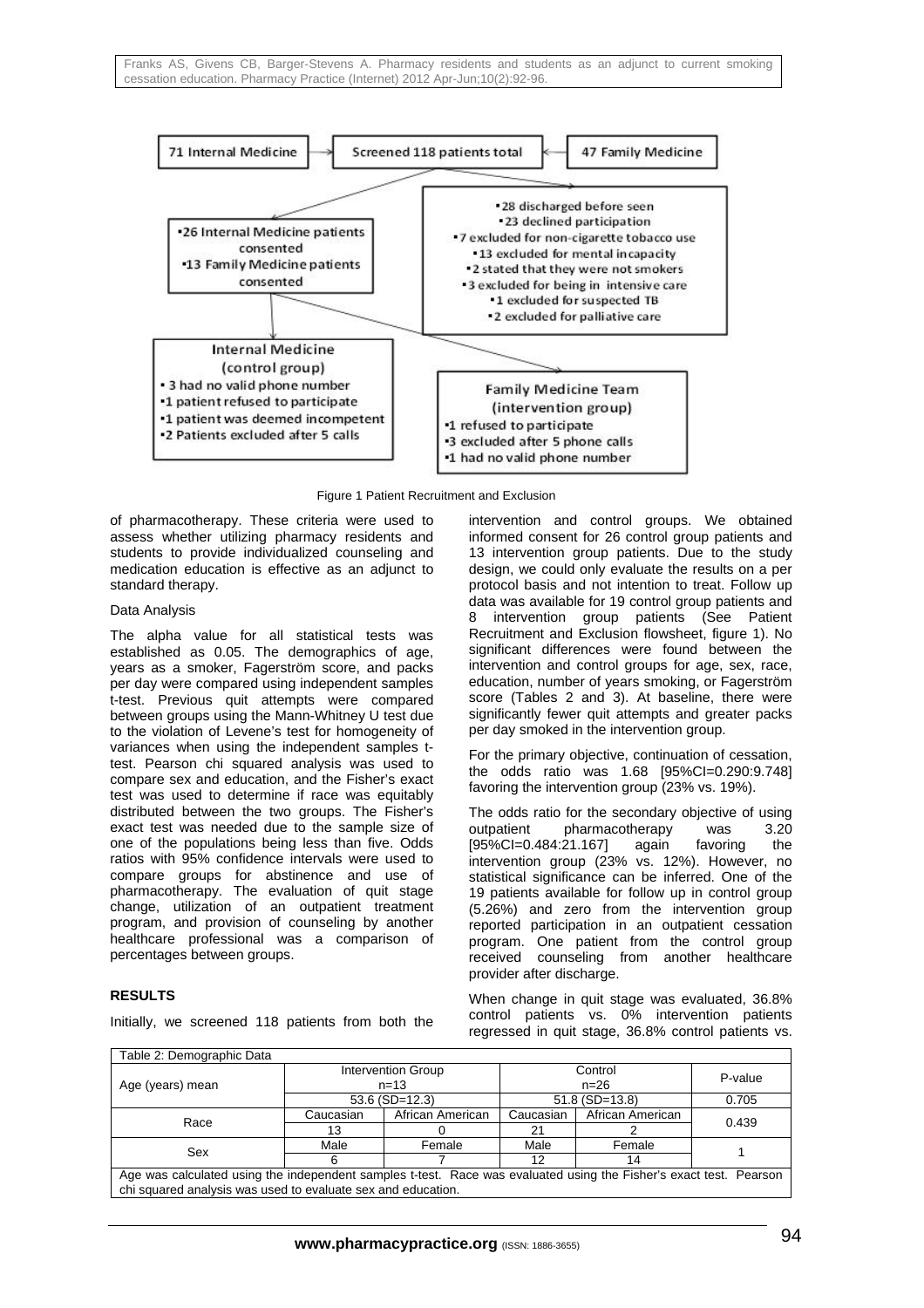Franks AS, Givens CB, Barger-Stevens A. Pharmacy residents and students as an adjunct to current smoking cessation education. Pharmacy Practice (Internet) 2012 Apr-Jun;10(2):92-96.

| Table 3: Smoking History                                        |                    |                        |           |  |  |  |
|-----------------------------------------------------------------|--------------------|------------------------|-----------|--|--|--|
|                                                                 | Intervention Group | <b>Control Group</b>   | P-value   |  |  |  |
| Years smoking (mean)                                            | 38.46 (SD=15.79)   | 34.85 (SD=12.00)       | 0.430     |  |  |  |
| Packs per day (mean)                                            | $1.138$ (SD=0.577) | $0.792$ (SD= $0.394$ ) | $0.033 +$ |  |  |  |
| Previous quit attempts (mean)                                   | $1.08$ (SD=0.494)  | $3.81$ (SD=4.733)      | $0.018+$  |  |  |  |
| Fagerström score (mean)                                         | $4.3$ (SD=2.06)    | $3.92$ (SD= 2.43)      | 0.668     |  |  |  |
| $SD = Standard Deviation$ .<br>tindicates a significant P-value |                    |                        |           |  |  |  |

87.5% intervention patients had no change in quit stage, and 26.3% control patients vs. 12.5% intervention patients improved their quit stage. No patients from either group called the quit line or participated in the tobacco cessation support group at our academic medical center.

#### **DISCUSSION**

High morbidity, mortality, and monetary costs are associated with smoking. $1$  To prevent these costs to patients and the healthcare system, any opportunity for educating and counseling patients on smoking cessation should be optimized. In addition, tobacco abuse often takes multiple attempts to quit. Therefore, it is important to assess a patient with each healthcare system encounter and offer counseling where appropriate.<sup>8</sup>

There has been an increased interest in educating healthcare professionals and encouraging them to offer counseling to smokers and recent quitters. Several trials have assessed the effectiveness of pharmacist-provided smoking cessation counseling in the inpatient, community, or clinic setting.<sup>4</sup> Our study focused on providing smoking cessation counseling to patients in the acute care setting on the teaching services usually staffed with pharmacy students, residents, and preceptors. We hoped to show benefit for patients while implementing this counseling program as part of the resident and student learning experience. These groups were also chosen due to the similarity of the patient populations. Although the demographic information between groups was very similar, at baseline, the intervention patients smoked more packs per day and had fewer previous quit attempts. This difference would seem to make it more difficult to show a benefit in the intervention group. Despite this, the results trend toward benefit in the intervention group for pharmacologic therapy use and abstinence; however, they are not statistically significant. An additional finding is that none of the patients in the intervention group regressed in their quit stage, compared to 36.8% of control patients.

These results are encouraging, especially since the intervention group had a more significant smoking history than the controls. Future studies in this area should include a larger study sample with a longer period for recruitment and follow-up.

There are several limitations to the study. The sample size in both groups was prohibitively small. and the sample size between groups was inequitable. Furthermore, the short time frame for recruitment and follow-up limited our study population, and recruitment was slower than expected. Another confounder is that smoking status was self reported and not verified by laboratory means. These issues may have limited our ability clearly to demonstrate a statistically significant difference in the intervention group.

#### **CONCLUSIONS**

Results showed a trend toward significance for abstinence and increased use of outpatient<br>pharmacotherapy in patients provided pharmacotherapy in patients provided Transtheoretical Model of Change-based smoking cessation counseling conducted by pharmacy students and residents. However, our sample size and study period limit conclusions that may be drawn. While the initial findings of this pilot study are encouraging, more extensive study should be conducted to show definitive benefit.. Smoking cessation counseling by resident and student pharmacists is mutually beneficial as it provides a valuable learning experience for patients, students, and residents.

#### **ACKNOWLEDGEMENTS**

The authors would like to acknowledgement Robert E. Heidel, M.S., Ph.D. for statistical assistance.

#### **CONFLICT OF INTEREST**

None of the authors have conflicts of interest to disclose. No funding was obtained for this study.

## **References**

- 1. Centers for Disease Control and Prevention. Smoking-Attributable Mortality, Years of Potential Life Lost, and Productivity Losses -- United States, 2000-2004. MMWR Morb Mortal Wkly Rep. 2008;57(45):1226-1228.
- 2. The Joint Commission. Performance Measurement. Performance Measurement Initiatives—Treating Tobacco, Alcohol and Other Drug Use. Available from: http://manual.jointcommission.org/releases/archive/TJC2010B/MIF0182.html (accessed 2012 Feb 22)
- 3. Healthy People 2020. Tobacco Use. Available from:
- http://healthypeople.gov/2020/topicsobjectives2020/objectiveslist.aspx?topicid=41 (accessed 2012 Feb 22)
- 4. Leschisin RK, Martin BA. Pharmacist-facilitated tobacco-cessation services in an inpatient setting. Am J Health Syst Pharm. 2007;64(22):3286-3289.
- 5. Stack NM, Zillich AJ. Implementation of inpatient and outpatient tobacco-cessation programs. Am J Health Syst Pharm. 2007;64(19):2074-2079.